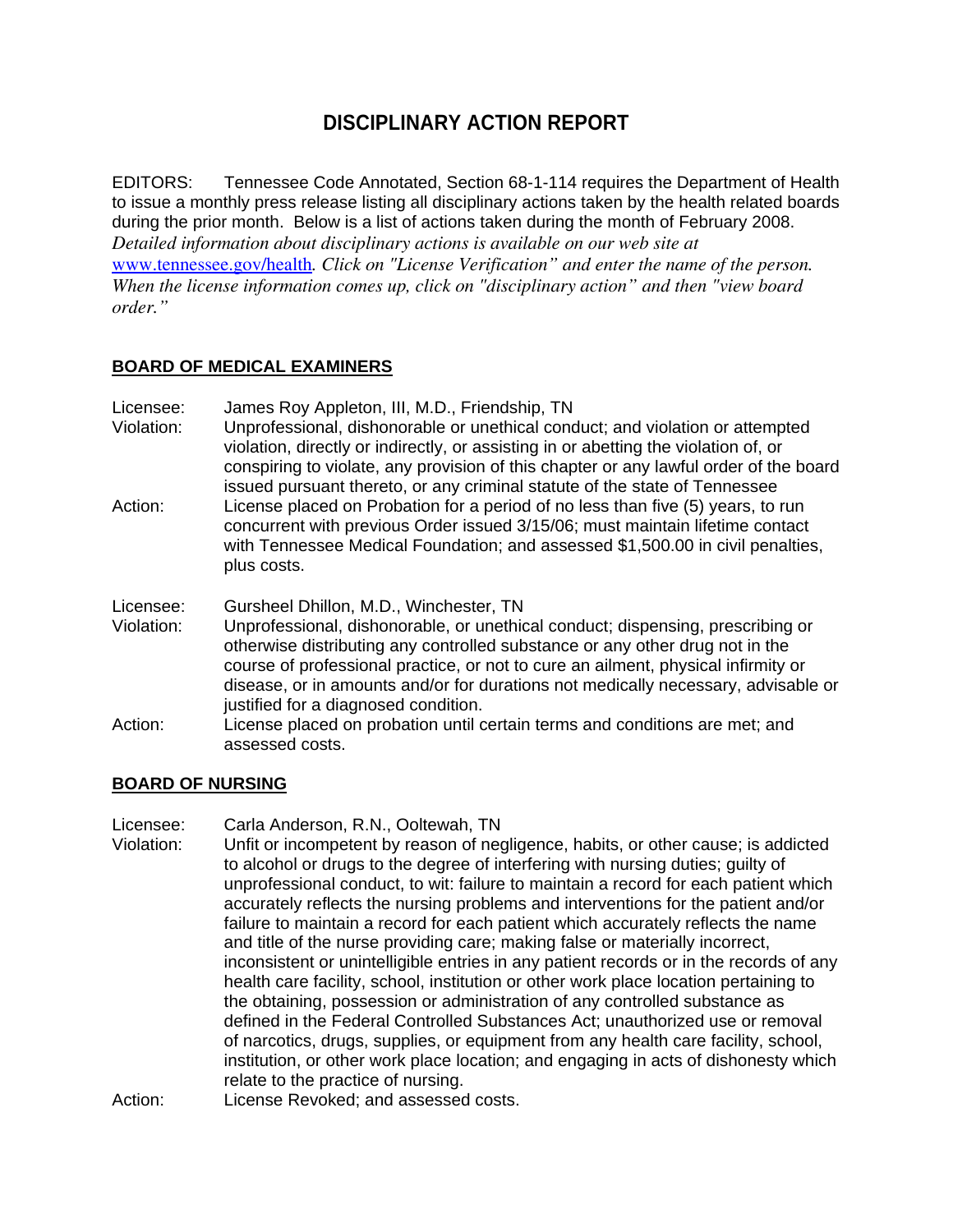| Licensee:<br>Violation:            | Catina L. Bowery, R.N., Shelby, OH<br>Guilty of a crime; unfit or incompetent by reason of negligence, habits, or other<br>cause; is addicted to alcohol or drugs to the degree of interfering with nursing<br>duties; guilty of unprofessional conduct; unauthorized use or removal of<br>narcotics, drugs, supplies, or equipment from any health care facility, school,<br>institution, or other work place location; impersonating another licensed<br>practitioner; practicing professional nursing in a manner inconsistent with T.C.A.<br>§ 63-7-103; and engaging in acts of dishonesty which relate to the practice of                                                                                                                                                                                                                                                                                                                                                                                                                                                                      |  |
|------------------------------------|------------------------------------------------------------------------------------------------------------------------------------------------------------------------------------------------------------------------------------------------------------------------------------------------------------------------------------------------------------------------------------------------------------------------------------------------------------------------------------------------------------------------------------------------------------------------------------------------------------------------------------------------------------------------------------------------------------------------------------------------------------------------------------------------------------------------------------------------------------------------------------------------------------------------------------------------------------------------------------------------------------------------------------------------------------------------------------------------------|--|
| Action:                            | nursing.<br>License Revoked for no less than two (2) years; and assessed costs                                                                                                                                                                                                                                                                                                                                                                                                                                                                                                                                                                                                                                                                                                                                                                                                                                                                                                                                                                                                                       |  |
| Licensee:<br>Violation:<br>Action: | Lecia Brady, L.P.N., Livingston, TN<br>Guilty of unprofessional conduct.<br>Must within thirty (30) days of the date of this Order submit to an evaluation by<br>TNPAP and follow any recommendations made by TNPAP.                                                                                                                                                                                                                                                                                                                                                                                                                                                                                                                                                                                                                                                                                                                                                                                                                                                                                 |  |
| Licensee:<br>Violation:<br>Action: | Elaina Consiglio, R.N., Madison, TN<br>Unfit or incompetent by reason of negligence, habits, or other cause; is addicted<br>to alcohol or drugs to the degree of interfering with nursing duties; guilty of<br>unprofessional conduct, to wit: unauthorized use or removal of narcotics, drugs,<br>supplies, or equipment from any health care facility, school, institution, or other<br>work place location; making false or materially incorrect, inconsistent or<br>unintelligible entries in any patient records or in the records of any health care<br>facility, school, institution or other work place location pertaining to the obtaining,<br>possession or administration of any controlled substance as defined in the<br>Federal Controlled Substances Act; and engaging in acts of dishonesty which<br>relate to the practice of nursing.<br>License Suspended; must meet certain terms and conditions; and assessed<br>costs                                                                                                                                                         |  |
| Licensee:<br>Violation:<br>Action: | Cynthia W. Ewton, R.N., Hixon, TN<br>Unfit or incompetent by reason of negligence, habits, or other cause; is addicted<br>to alcohol or drugs to the degree of interfering with nursing duties; guilty of<br>unprofessional conduct, to wit: unauthorized use or removal of narcotics, drugs,<br>supplies, or equipment from any health care facility, school, institution, or other<br>work place location; impersonation another licensed practitioner; and engaging in<br>acts of dishonesty which relate to the practice of nursing.<br>License Suspended for three (3) months; meet certain terms and conditions; and<br>assessed costs                                                                                                                                                                                                                                                                                                                                                                                                                                                         |  |
| Licensee:<br>Violation:            | Deborah Gwen Fleming-Zeigler, R.N., Nashville, TN<br>Unfit or incompetent by reason of negligence, habits, or other cause; guilty of<br>unprofessional conduct; has violated or attempted to violate, directly or indirectly,<br>or assisted in or abetted the violation of, or conspired to violate, any provision of<br>this chapter or any lawful order of the board issued pursuant thereto; failure to<br>maintain a record for each patient which accurately reflects the nursing problems<br>and interventions for the patient and/or failure to maintain a record for each<br>patient which accurately reflects the name and title of the nurse providing care;<br>abandoning or neglecting a patient requiring nursing care; making false or<br>materially incorrect, inconsistent or unintelligible entries in any patient records or<br>in the records of any health care facility, school, institution or other work place<br>location pertaining to the obtaining, possession or administration of any<br>controlled substance as defined in the Federal Controlled Substances Act; and |  |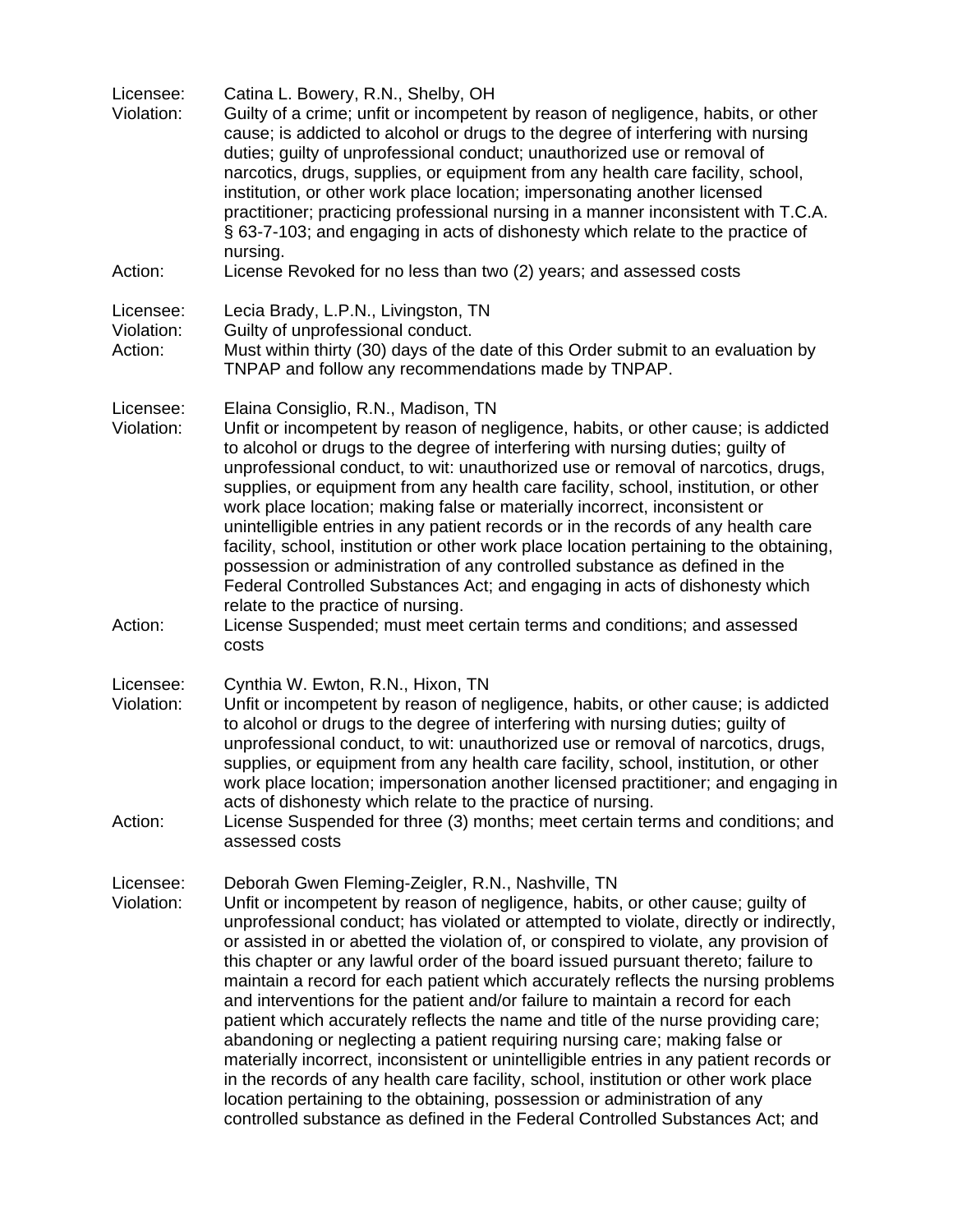| Action:                            | being under the influence of alcoholic beverages or under the influence of drugs<br>which impair judgment while on duty in any health care facility, school, institution,<br>or other work place location.<br>License Suspended; must meet certain terms and conditions; and assessed<br>costs                                                                                                                                                                                                                                                                                                                                                                                                                                                                                                                                                                                                                                                                                                                                                                                                 |  |
|------------------------------------|------------------------------------------------------------------------------------------------------------------------------------------------------------------------------------------------------------------------------------------------------------------------------------------------------------------------------------------------------------------------------------------------------------------------------------------------------------------------------------------------------------------------------------------------------------------------------------------------------------------------------------------------------------------------------------------------------------------------------------------------------------------------------------------------------------------------------------------------------------------------------------------------------------------------------------------------------------------------------------------------------------------------------------------------------------------------------------------------|--|
| Licensee:<br>Violation:<br>Action: | Dana C. Flowers, R.N., Maryville, TN<br>Guilty of a crime; unfit or incompetent by reason of negligence, habits, or other<br>cause; is addicted to alcohol or drugs to the degree of interfering with nursing<br>duties; guilty of unprofessional conduct, to wit: being under the influence of<br>alcoholic beverages or under the influence of drugs which impair judgment while<br>on duty in any health care facility, school, institution or other work place location;<br>practicing professional nursing in a manner inconsistent with T.C.A. § 63-7-103;<br>and engaging in acts of dishonesty which relate to the practice of nursing.<br>License Revoked; and assessed costs                                                                                                                                                                                                                                                                                                                                                                                                         |  |
| Licensee:<br>Violation:            | Vanessa F. Grant, R.N., Olive Branch, MS<br>Guilty of unprofessional conduct; and failure to maintain a record for each patient<br>which accurately reflects the nursing problems and interventions for the patient.                                                                                                                                                                                                                                                                                                                                                                                                                                                                                                                                                                                                                                                                                                                                                                                                                                                                           |  |
| Action:                            | License Reprimanded; assessed \$1,300.00 in civil penalties, plus costs                                                                                                                                                                                                                                                                                                                                                                                                                                                                                                                                                                                                                                                                                                                                                                                                                                                                                                                                                                                                                        |  |
| Licensee:<br>Violation:            | Bertha Louise Johnson, L.P.N., Evansville, IN<br>Guilty of a crime; unfit or incompetent by reason of negligence, habits or other<br>cause; unprofessional conduct; has violated or attempted to violate, directly or<br>indirectly, or assisted in or abetted the violation of, or conspired to violate, any<br>provision of this chapter or any lawful order of the board issued pursuant thereto;<br>and engaging in acts of dishonesty which relate to the practice of nursing.                                                                                                                                                                                                                                                                                                                                                                                                                                                                                                                                                                                                            |  |
| Action:                            | License Revoked; and assessed costs                                                                                                                                                                                                                                                                                                                                                                                                                                                                                                                                                                                                                                                                                                                                                                                                                                                                                                                                                                                                                                                            |  |
| Licensee:<br>Violation:<br>Action: | Gloria F. Keel, R.N., Hixon, TN<br>Guilty of unprofessional conduct, unfitness, or incompetency by reasons of<br>negligence, habits or other causes; to wit: practicing professional nursing in a<br>manner inconsistent with T.C.A. § 63-7-103; and performing nursing techniques<br>or procedures without proper education and practice.<br>License placed on Probation for a period of no less than eighteen (18) months;<br>employer must report to the Board of Nursing every six (6) months that<br>Respondent is practicing within the scope of her license, physician shall see<br>each patient, Respondent must not formulate plans of treatment; assessed                                                                                                                                                                                                                                                                                                                                                                                                                            |  |
|                                    | \$1000.00 in civil penalties, plus costs                                                                                                                                                                                                                                                                                                                                                                                                                                                                                                                                                                                                                                                                                                                                                                                                                                                                                                                                                                                                                                                       |  |
| Licensee:<br>Violation:            | Michael Lee Mackay, R.N., Hendersonville, TN<br>Unfit or incompetent by reason of negligence, habits, or other cause; guilty of<br>unprofessional conduct; has violated or attempted to violate, directly or indirectly,<br>or assisted in or abetted the violation of, or conspired to violate, any provision of<br>this chapter or any lawful order of the board issued pursuant thereto; failure to<br>maintain a record for each patient which accurately reflects the nursing problems<br>and interventions for the patient and/or failure to maintain a record for each<br>patient which accurately reflects the name and title of the nurse providing care;<br>making false or materially incorrect, inconsistent or unintelligible entries in any<br>patient records or in the records of any health care facility, school, institution or<br>other work place location pertaining to the obtaining, possession or<br>administration of any controlled substance as defined in the Federal Controlled<br>Substances Act; unauthorized use or removal of narcotics, drugs, supplies, or |  |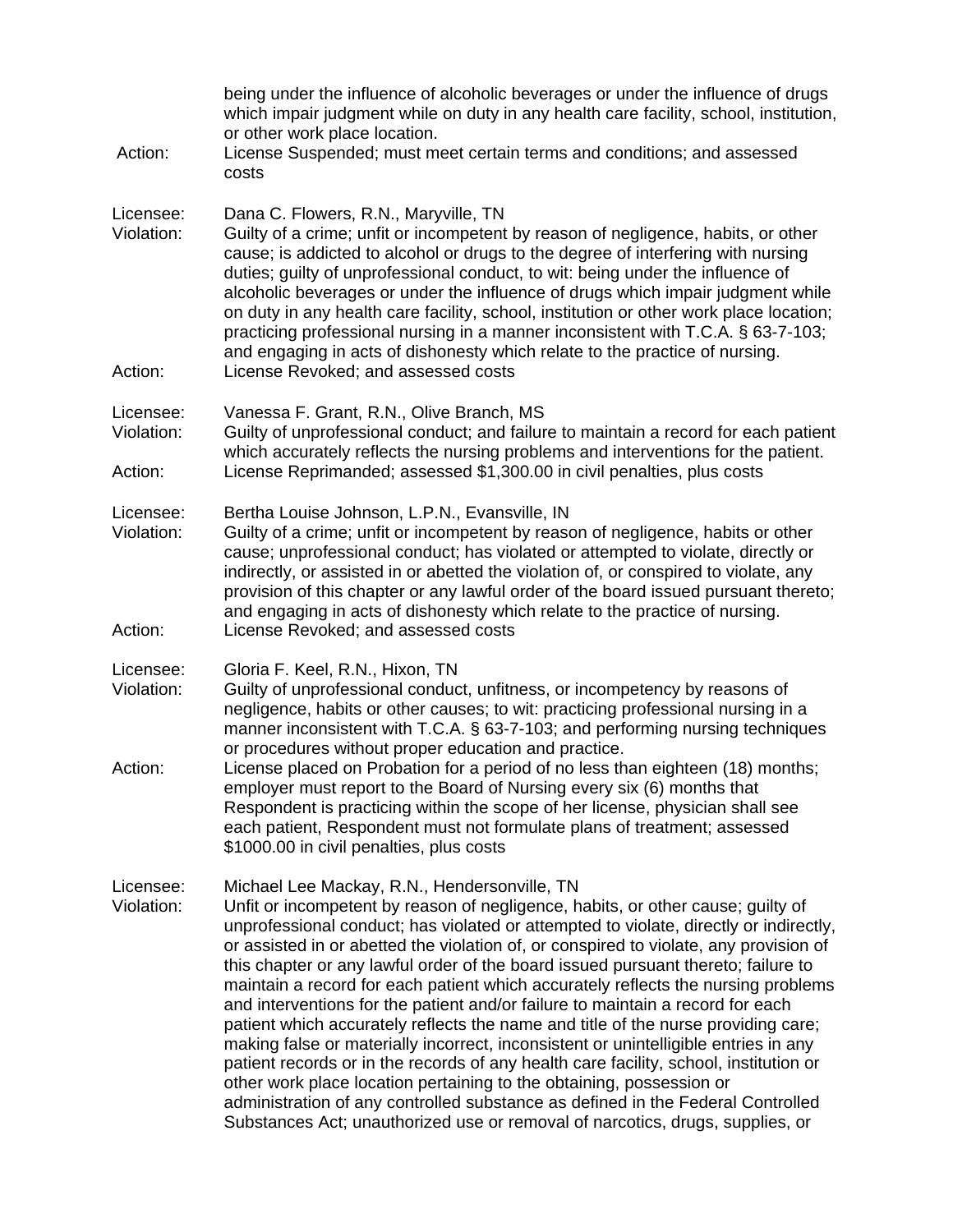equipment from any health care facility, school, institution, or other work place location; and engaging in acts of dishonesty which relate to the practice of nursing.

Action: License Revoked; and assessed costs.

Licensee: John T. Roberts, IV, R.N., Oakland TN

- Violation: Unfit or incompetent by reason of negligence, habits or other cause; unprofessional conduct; has violated or attempted to violate, directly or indirectly, or assisted in or abetted the violation of, or conspired to violate, any provision of this chapter or any lawful order of the board issued pursuant thereto; making false or materially incorrect, inconsistent or unintelligible entries in any patient records or in the records of any health care facility, school, institution or other work place location pertaining to the obtaining, possessing or administration of any controlled substance as defined in the Federal Controlled Substances Act; impersonating another licensed practitioner; and engaging in acts of dishonesty which relate to the practice of nursing.
- Action: License placed on Probation for not less than two (2) years; must meet certain terms and conditions; and assessed \$450.00 in civil penalties, plus costs

Licensee: Phyllis A. Shelton, R.N., Dayton, TN

- Violation: Unfit or incompetent by reason of negligence, habits, or other cause; is addicted to alcohol or drugs to the degree of interfering with nursing duties; guilty of unprofessional conduct, to wit: being under the influence of alcoholic beverages or under the influence of drugs which impair judgment while on duty in any health care facility, school, institution or other work place location; practicing professional nursing in a manner inconsistent with T.C.A. § 63-7-103; and engaging in acts of dishonesty which relate to the practice of nursing.
- Action: License Suspended; must meet certain terms and conditions; and assessed costs.

## **BOARD OF PROFESSIONAL COUNSELORS, MARITAL & FAMILY THERAPISTS AND CLINCAL PASTORAL THERAPISTS**

| Licensee:  | Ted Hagen II, L.M.F.T., C.M.F.T., C.P.C., Kingsport, TN                                |
|------------|----------------------------------------------------------------------------------------|
| Violation: | Engaging in professional misconduct, unethical or unprofessional conduct,              |
|            | including, but not limited to, willful acts, negligence and conduct likely to deceive, |
|            | defraud or harm the public; being in violation of ; being in violation of              |
|            | O.C.R.R.S.T., Rules 0450-1-.13; 0450-2-.13; and 0450-3-.13.                            |
| Action:    | License VOLUNTARILY SURRENDERED and CANNOT re-apply for at least one                   |
|            | (1) year from the date this Order is entered; assessed \$100.00 in civil penalties,    |
|            | plus costs                                                                             |

## **ABUSE REGISTRY PLACEMENTS**

Individual: Melissa J. Potter Abuse: Misappropriation Action: Placed on Abuse Registry Individual: Dawn Elizabeth Williams Abuse: Physical/Verbal Action: Placed on Abuse Registry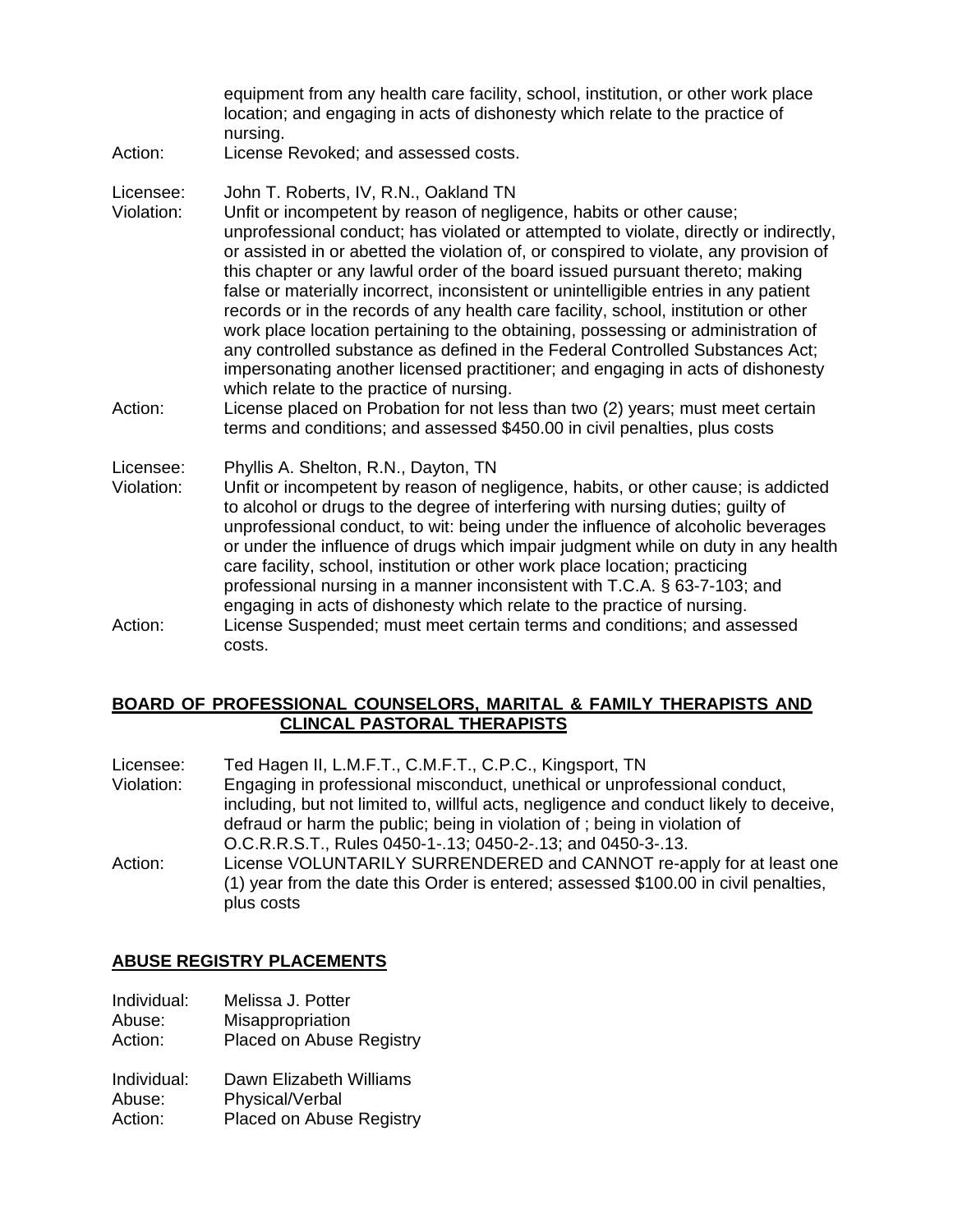| Individual: | Lonnie Webber                   |
|-------------|---------------------------------|
| Abuse:      | Misappropriation                |
| Action:     | <b>Placed on Abuse Registry</b> |
| Individual: | Michael Wagner                  |
| Abuse:      | Misappropriation                |
| Action:     | <b>Placed on Abuse Registry</b> |
| Individual: | <b>Christina Dills</b>          |
| Abuse:      | Neglect                         |
| Action:     | <b>Placed on Abuse Registry</b> |
| Individual: | <b>Shawn Tate</b>               |
| Abuse:      | Physical/Verbal                 |
| Action:     | <b>Placed on Abuse Registry</b> |
| Individual: | Cynthia P. Rice                 |
| Abuse:      | Misappropriation                |
| Action:     | <b>Placed on Abuse Registry</b> |
| Individual: | Angela Owens                    |
| Abuse:      | Physical                        |
| Action:     | <b>Placed on Abuse Registry</b> |
| Individual: | James Ransom                    |
| Abuse:      | Sexual/Emotional/Neglect        |
| Action:     | <b>Placed on Abuse Registry</b> |
| Individual: | <b>Timothy Allen Franklin</b>   |
| Abuse:      | Physical                        |
| Action:     | <b>Placed on Abuse Registry</b> |
| Individual: | <b>Fredrick Turkson</b>         |
| Abuse:      | Neglect                         |
| Action:     | Placed on Abuse Registry        |
| Individual: | Shara Gill                      |
| Abuse:      | Misappropriation                |
| Action:     | <b>Placed on Abuse Registry</b> |
| Individual: | Laterica Jones                  |
| Abuse:      | Physical/Neglect                |
| Action:     | <b>Placed on Abuse Registry</b> |
| Individual: | Angelica Ross                   |
| Abuse:      | Neglect/Misappropriation        |
| Action:     | <b>Placed on Abuse Registry</b> |
| Individual: | Julius Meriweather              |